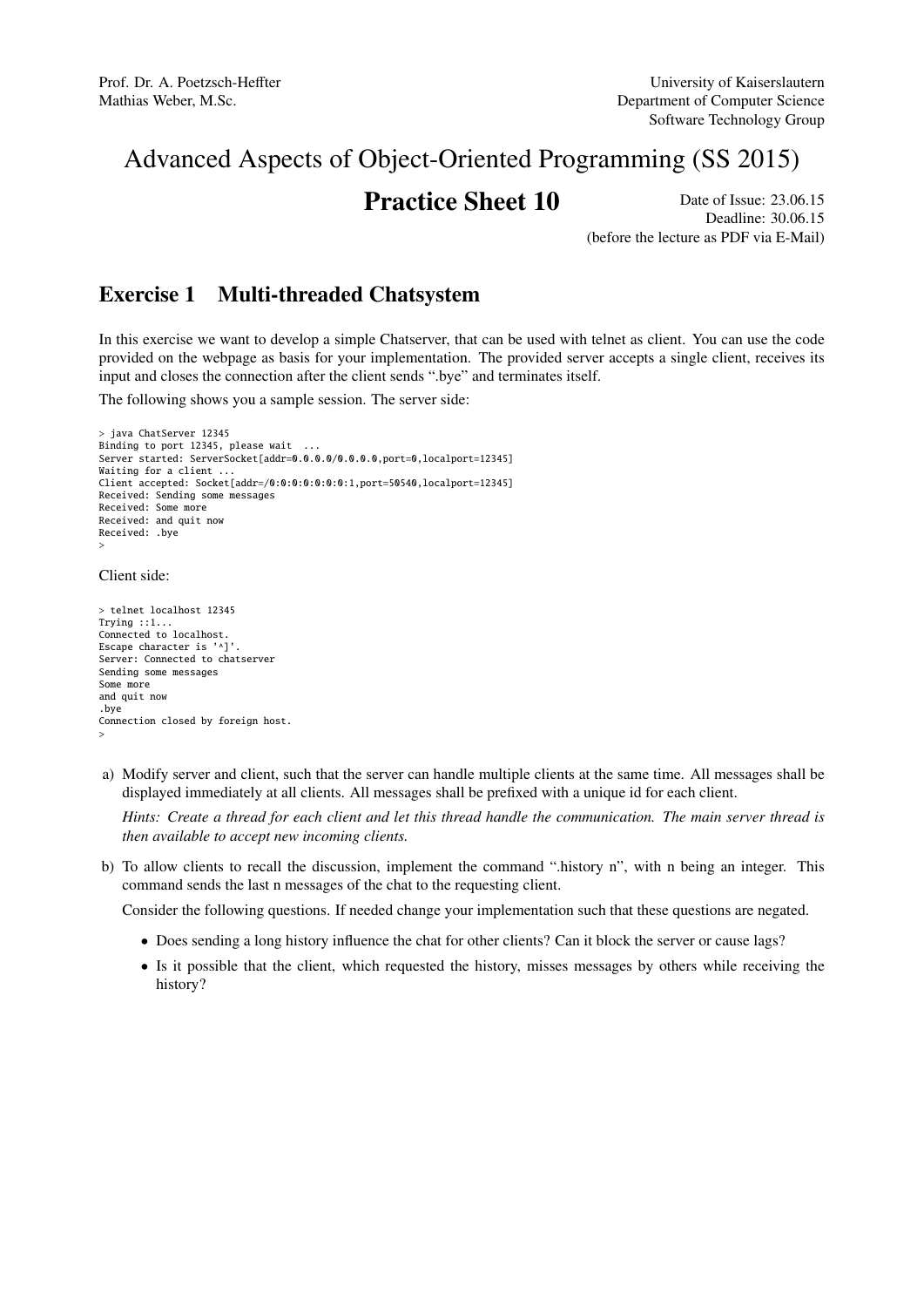### Exercise 2 Synchronization and Shared Objects

Consider the following code. Which variables are shared between the threads? Is this code thread-safe? Remove as much synchronization actions as possible.

```
class C implements Runnable {
  void run () {
Object [] a = {"a", "b"};
    List<Object> m = Collections.synchronizedList(new LinkedList<Object>(Arrays.asList(a)));
    while (true) {
      synchronized(m) {
         Object o = generateObject (m);
if !(m.contains (o)) {
          m.add(o);
        }
      }
   }
  }
  synchronized Object generateObject (List m) {
    return new Object ();
 }
}
class D implements Runnable {
  private List m;
  void run () {
     Object[] a = {"a", "b"};<br>List<Object> m =  Collections.synchronizedList(new LinkedList<Object>(Arrays.asList(a)));
    while (true) {
       synchronized(m) {
         Object o = generateObject(m);if !(m.contains (o)) {
         m.add(o);
}
      }
   }
  }
  synchronized Object generateObject (List m) {
    if (this.m == null) this.m = m;
     synchronized (this.m) {
Object o = .... // calculate o, based on the parameter m
      if (!this.m.contains(o)) {
         this.m.add(o);
      }
    }
    return o;
 }
}
public static void main(String ... a) {
  C \subset = \text{new } C();<br>Thread t1 = new Thread(c);
  Thread t2 = new Thread(c);
  t1.start();
  t2.start ();
  D d = new D();
  Thread t3 = new Thread(d);<br>Thread t4 = new Thread(d);
  t3.start ();
  t4.start();
```
}